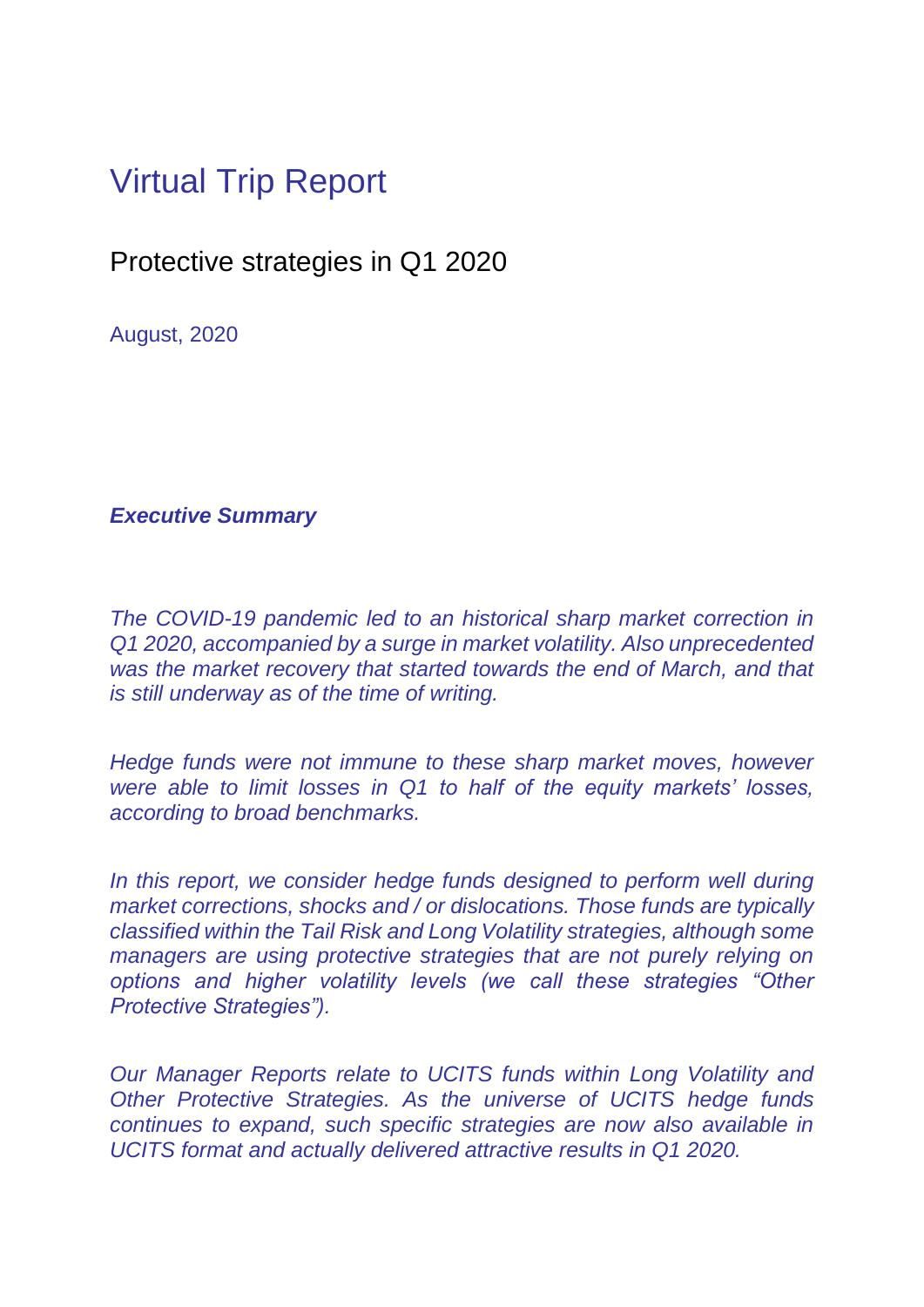## **Performance of protective hedge fund strategies during H1 2020**

All hedge funds in our protective peer group performed positively in February and March 2020 when the MSCI World TR Index was significantly negative. Interestingly, those funds were able to realize most of their profits and were only slightly negative in Q2 2020 when markets recovered strongly. The 6 UCITS funds in our peer group of 17 funds had lower returns than the overall peer group in February and March, however still delivered attractive protection during those volatile months. According to Eurekahedge's hedge fund indices, Tail Risk funds had an explosive performance in March 2020.



Peer group's monthly performance from Jan 2020 to Jun 2020 Source: Crossbow Partners

|                                                                                                                                                                                                                                                                                                                                                                                                                                                                                                                                                                          | Date          | Peer Group<br>average<br>monthly<br>performance | Peer Group's<br><b>UCITS</b> funds<br>average<br>monthly<br>performance | <b>CBOE</b><br>Eurekahedge<br>Long Volatility<br>Hedge Fund<br>Index | <b>CBOE</b><br>Eurekahedge<br>Tail Risk Hedge<br>Fund Index                                                                                                                                                                                                                                  | <b>MSCI World TR</b><br>Index (USD) |  |  |  |  |
|--------------------------------------------------------------------------------------------------------------------------------------------------------------------------------------------------------------------------------------------------------------------------------------------------------------------------------------------------------------------------------------------------------------------------------------------------------------------------------------------------------------------------------------------------------------------------|---------------|-------------------------------------------------|-------------------------------------------------------------------------|----------------------------------------------------------------------|----------------------------------------------------------------------------------------------------------------------------------------------------------------------------------------------------------------------------------------------------------------------------------------------|-------------------------------------|--|--|--|--|
|                                                                                                                                                                                                                                                                                                                                                                                                                                                                                                                                                                          | <b>Jan-20</b> | 0.72%                                           | 1.81%                                                                   | 0.36%                                                                | 1.44%                                                                                                                                                                                                                                                                                        | $-0.61%$                            |  |  |  |  |
|                                                                                                                                                                                                                                                                                                                                                                                                                                                                                                                                                                          | Feb-20        | 7.13%                                           | 3.57%                                                                   | 9.27%                                                                | 12.76%                                                                                                                                                                                                                                                                                       | $-8.45%$                            |  |  |  |  |
|                                                                                                                                                                                                                                                                                                                                                                                                                                                                                                                                                                          | Mar-20        | 20.60%                                          | 15.06%                                                                  | 20.21%                                                               | 37.44%                                                                                                                                                                                                                                                                                       | $-13.24%$                           |  |  |  |  |
|                                                                                                                                                                                                                                                                                                                                                                                                                                                                                                                                                                          | Apr-20        | $-1.76%$                                        | $-1.05%$                                                                | $-1.76%$                                                             | $-3.85%$                                                                                                                                                                                                                                                                                     | 10.92%                              |  |  |  |  |
|                                                                                                                                                                                                                                                                                                                                                                                                                                                                                                                                                                          | May-20        | $-0.74%$                                        | 0.33%                                                                   | $-0.36%$                                                             | $-1.96%$                                                                                                                                                                                                                                                                                     | 4.84%                               |  |  |  |  |
|                                                                                                                                                                                                                                                                                                                                                                                                                                                                                                                                                                          | <b>Jun-20</b> | $-0.12%$                                        | $-0.86%$                                                                | 0.63%                                                                | 0.77%                                                                                                                                                                                                                                                                                        | 2.65%                               |  |  |  |  |
| Source: Crossbow Partners<br>Performance of protective hedge fund strategies since 2017                                                                                                                                                                                                                                                                                                                                                                                                                                                                                  |               |                                                 |                                                                         |                                                                      |                                                                                                                                                                                                                                                                                              |                                     |  |  |  |  |
| A longer-term view is obviously necessary to evaluate hedge funds with protective properties.<br>We consider here the period January 2017 to June 2020, in order to keep the number of funds<br>with an inception date after January 2017 reasonable (6 funds in our peer group started after<br>that date) and as those years were quite relevant for protective strategies (2017: extreme low<br>market volatility and no down month for MSCI World TR Index, 2018: large equity sell-off in<br>Q4, 2019: strong equity markets, Q1 2020: historical equity sell-off). |               |                                                 |                                                                         |                                                                      |                                                                                                                                                                                                                                                                                              |                                     |  |  |  |  |
|                                                                                                                                                                                                                                                                                                                                                                                                                                                                                                                                                                          |               |                                                 |                                                                         |                                                                      | Without too many surprises, most funds in our peer group were negative in 2017 and 2019<br>(two strong years for equities), while most funds were positive in 2018, as they benefited from<br>higher volatility levels in Q1 and Q4. As expected, the UCITS funds had smaller losses in 2017 |                                     |  |  |  |  |

## **Performance of protective hedge fund strategies since 2017**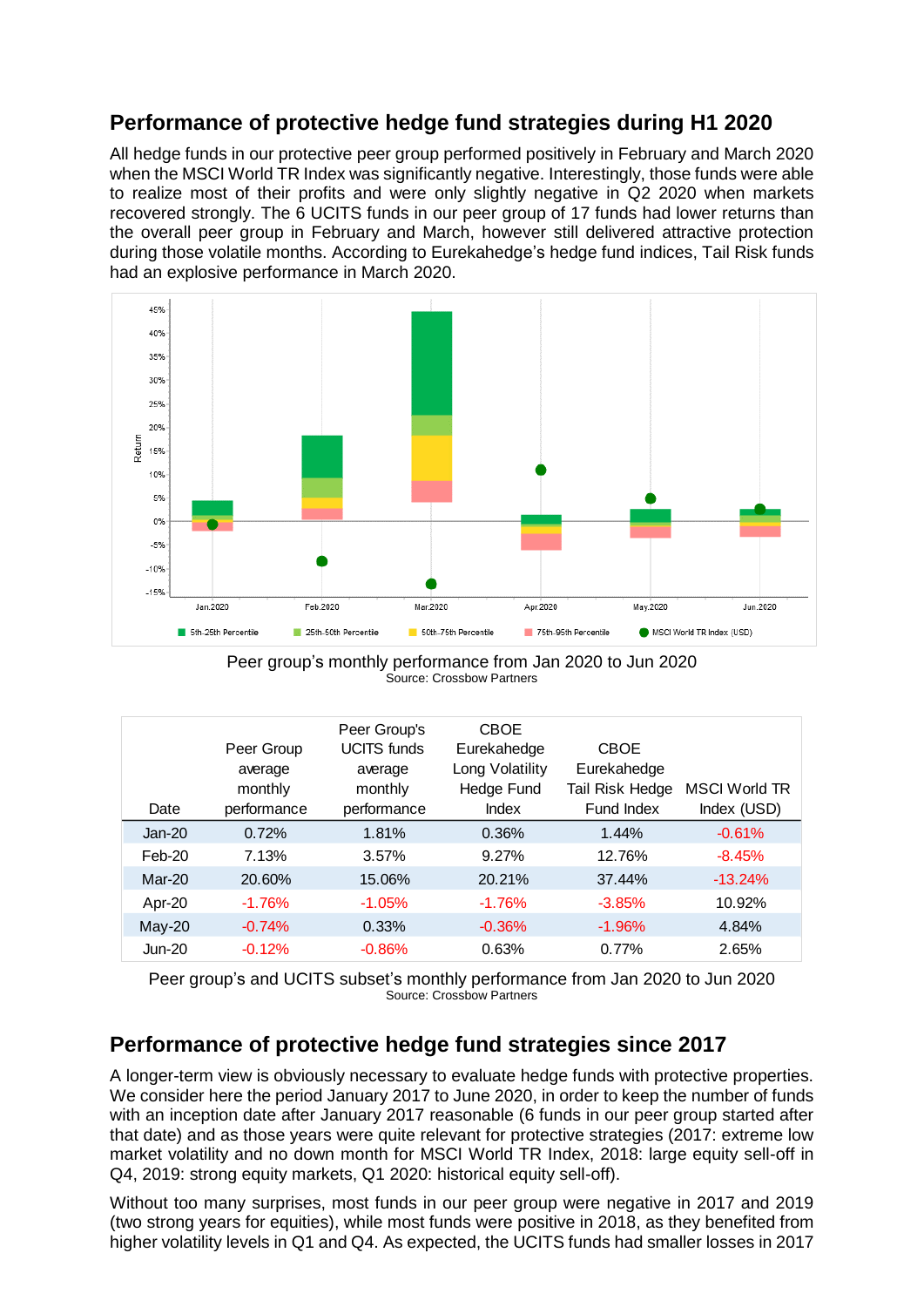and 2019 as well as smaller gains in H2 2020 than the overall peer group, but had similar gains in 2018, producing and attractive protective return profile over these 3.5 years. Compared to our peer group, the Eurekahedge Long Volatility and Tail Risk indices had larger losses in 2017 and 2019 and lower performance in 2018 (market corrections in 2018 were not important enough for Tail Risk funds to perform well), but again had larger gains during the first half of 2020.



Peer group's performance from Jan 2017 to Jun 2020 Source: Crossbow Partners

| Year                | Peer Group<br>average yearly<br>performance | Peer Group's<br><b>UCITS</b> funds<br>average yearly<br>performance | <b>CBOE</b><br>Eurekahedge<br>Long Volatility<br>Hedge Fund<br>Index | <b>CBOE</b><br>Eurekahedge<br>Tail Risk Hedge<br>Fund Index | <b>MSCI World TR</b><br>Index (USD) |
|---------------------|---------------------------------------------|---------------------------------------------------------------------|----------------------------------------------------------------------|-------------------------------------------------------------|-------------------------------------|
| 2017                | $-8.02\%$                                   | $-4.66%$                                                            | $-10.95%$                                                            | $-14.22%$                                                   | 22.40%                              |
| 2018                | 4.83%                                       | 5.00%                                                               | 0.83%                                                                | $-5.75%$                                                    | $-8.71%$                            |
| 2019                | $-8.59%$                                    | $-4.09%$                                                            | $-10.87\%$                                                           | $-10.40\%$                                                  | 27.68%                              |
| H <sub>1</sub> 2020 | 27.60%                                      | 19.77%                                                              | 29.85%                                                               | 49.33%                                                      | $-5.78%$                            |



Protective strategies, in particular Tail Risk strategies, are known for their potential high costs of protection, i.e. their potential important negative returns during benign markets arising from the cost of carrying positions that should perform positively during market sell-offs, crashes and / or dislocations. To better assess this upside / downside relationship, we look at various gain to loss ratios during the January 2017 to June 2020 period.

All funds in the peer group had their best month larger (in absolute value) than their worst month, with a Tail Risk fund having by far the largest best month in March 2020 and still a relatively limited worst month. Long Volatility funds had the second and third best months and also had limited worst months. UCITS funds (Fund 1, 4, 14, 15, 16, 17 in the graphs) had mixed results, as some funds had relatively small gains in March 2020 (but with small worst months as well), while some others had quite attractive results in March 2020 and still with acceptable worst months. Looking at the best month / worst month ratio (not shown in graph), Long Volatility strategies, including a UCITS fund, had the top ranked ratios, slightly ahead of some Tail Risk funds, as those can have explosive positive months, but typically suffer more during benign markets, impacting the ratio and also the long-term compounding effect.